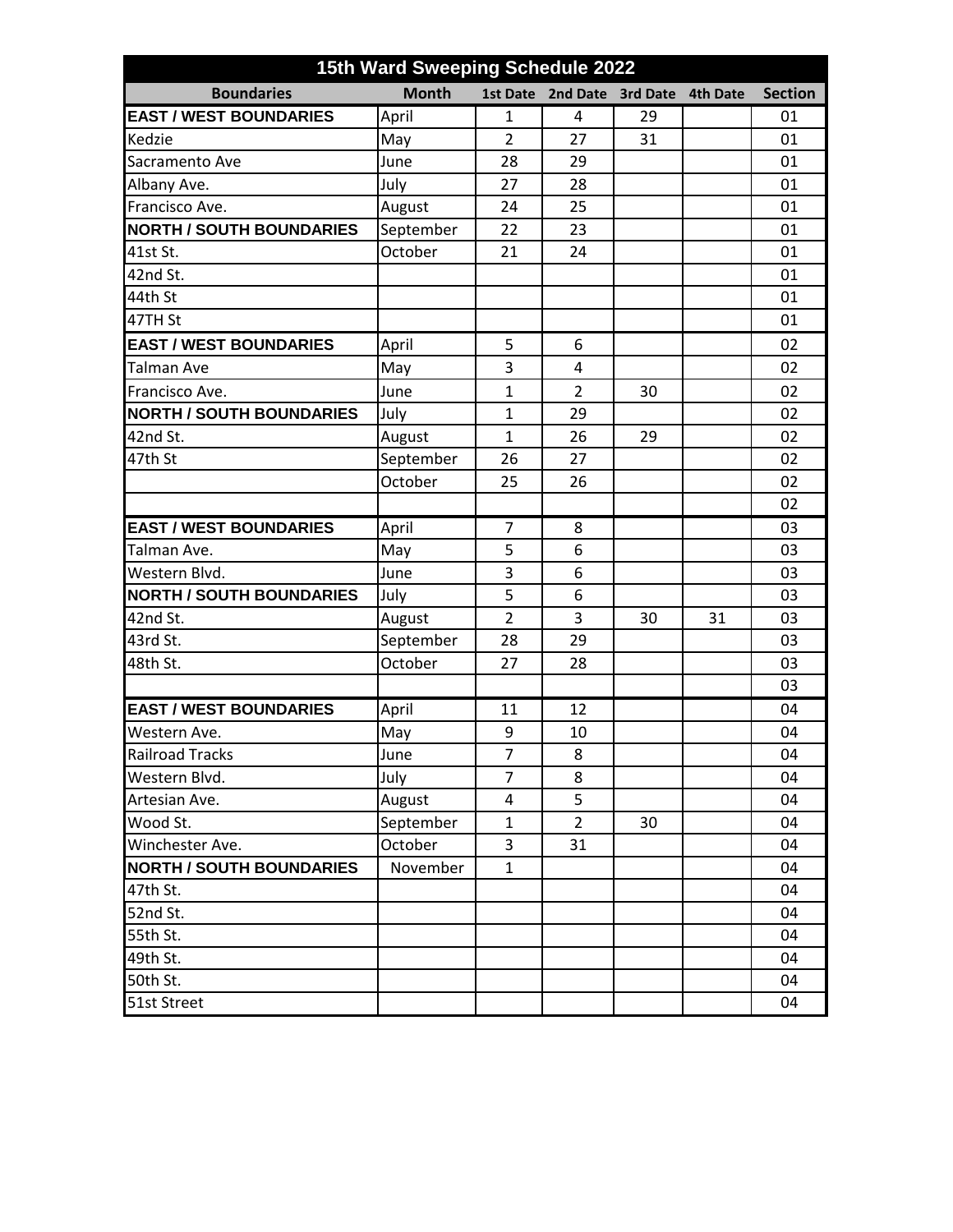| 15th Ward Sweeping Schedule 2022 |              |                 |                |                 |                 |                |  |  |
|----------------------------------|--------------|-----------------|----------------|-----------------|-----------------|----------------|--|--|
| <b>Boundaries</b>                | <b>Month</b> | <b>1st Date</b> | 2nd Date       | <b>3rd Date</b> | <b>4th Date</b> | <b>Section</b> |  |  |
| <b>EAST / WEST BOUNDARIES</b>    | April        | 13              | 14             |                 |                 | 05             |  |  |
| <b>Railroad Tracks</b>           | May          | 11              | 12             |                 |                 | 05             |  |  |
| Wood St                          | June         | 9               | 10             |                 |                 | 05             |  |  |
| <b>Wolcott Ave</b>               | July         | 11              | 12             |                 |                 | 05             |  |  |
| Damen Ave                        | August       | 8               | 9              |                 |                 | 05             |  |  |
| <b>NORTH / SOUTH BOUNDARIES</b>  | September    | 6               | $\overline{7}$ |                 |                 | 05             |  |  |
| 47th Street                      | October      | 4               | 5              |                 |                 | 05             |  |  |
| 49th St.                         | November     | $\overline{2}$  | 3              |                 |                 | 05             |  |  |
| 46th St.                         |              |                 |                |                 |                 | 05             |  |  |
| 43rd St.                         |              |                 |                |                 |                 | 05             |  |  |
| <b>EAST / WEST BOUNDARIES</b>    | April        | 15              | 18             |                 |                 | 06             |  |  |
| Wood St                          | May          | 13              | 16             |                 |                 | 06             |  |  |
| Paulina St.                      | June         | 13              | 14             |                 |                 | 06             |  |  |
| <b>Railroad Tracks</b>           | July         | 13              | 14             |                 |                 | 06             |  |  |
| <b>Ashland Ave</b>               | August       | 10              | 11             |                 |                 | 06             |  |  |
| <b>NORTH / SOUTH BOUNDARIES</b>  | September    | 8               | 9              |                 |                 | 06             |  |  |
| 47th Street                      | October      | 6               | $\overline{7}$ |                 |                 | 06             |  |  |
| 49th St.                         | November     | 4               | $\overline{7}$ |                 |                 | 06             |  |  |
| 45th St                          |              |                 |                |                 |                 | 06             |  |  |
| 43rd St                          |              |                 |                |                 |                 | 06             |  |  |
| <b>EAST / WEST BOUNDARIES</b>    | April        | 19              | 20             |                 |                 | 07             |  |  |
| California Ave                   | May          | 17              | 18             |                 |                 | 07             |  |  |
| Oakley Ave                       | June         | 15              | 16             |                 |                 | 07             |  |  |
| <b>Railroad Tracks</b>           | July         | 15              | 18             |                 |                 | 07             |  |  |
| Damen Ave                        | August       | 12              | 15             |                 |                 | 07             |  |  |
| <b>NORTH / SOUTH BOUNDARIES</b>  | September    | 12              | 13             |                 |                 | 07             |  |  |
| 55th St.                         | October      | 11              | 12             |                 |                 | 07             |  |  |
| 57th St.                         | November     | 8               | 9              |                 |                 | 07             |  |  |
| 59th St.                         |              |                 |                |                 |                 | 07             |  |  |
| <b>EAST / WEST BOUNDARIES</b>    | April        | 21              | 22             |                 |                 | 08             |  |  |
| Damen Ave                        | May          | 19              | 20             |                 |                 | 08             |  |  |
| Paulina St                       | June         | 17              | 21             |                 |                 | 08             |  |  |
| <b>NORTH / SOUTH BOUNDARIES</b>  | July         | 19              | 20             |                 |                 | 08             |  |  |
| 55th St                          | August       | 16              | 17             |                 |                 | 08             |  |  |
| 59th St.                         | September    | 14              | 15             |                 |                 | 08             |  |  |
|                                  | October      | 13              | 14             |                 |                 | 08             |  |  |
|                                  | November     | 10              | 11             |                 |                 | 08             |  |  |
| <b>EAST / WEST BOUNDARIES</b>    | April        | 25              | 26             |                 |                 | 09             |  |  |
| Winchester Ave.                  | May          | 23              | 24             |                 |                 | 09             |  |  |
| Marshfield Ave.                  | June         | 22              | 23             |                 |                 | 09             |  |  |
| Damen Ave.                       | July         | 21              | 22             |                 |                 | 09             |  |  |
| <b>NORTH / SOUTH BOUNDARIES</b>  | August       | 18              | 19             |                 |                 | 09             |  |  |
| 59th St                          | September    | 16              | 19             |                 |                 | 09             |  |  |
| 62nd St.                         | October      | 17              | 18             |                 |                 | 09             |  |  |
| 63rd St.                         | November     | 14              | 15             |                 |                 | 09             |  |  |
|                                  |              |                 |                |                 |                 | 09             |  |  |